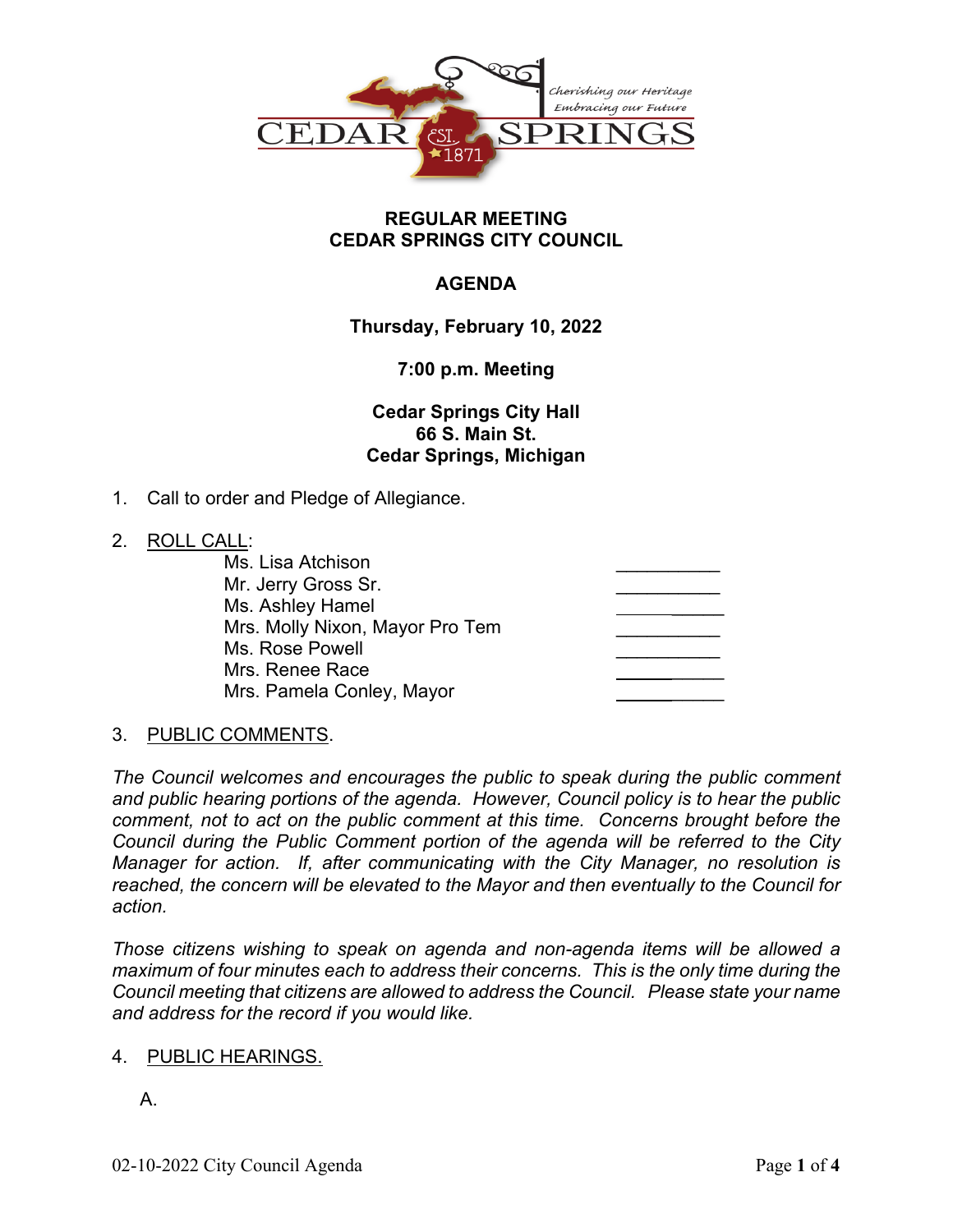### 5. ADOPTION OF AGENDA.

#### 6. CONSENT AGENDA.

*Councilmembers may request that any or all items be removed from the Consent Agenda. A motion is then in order to adopt all items not removed from the Consent Agenda. Requesting the removal of an item from the Consent Agenda is a prerogative afforded each councilmember and does not require the support of other councilmembers.*

- A. Approval of the minutes of the Special Meeting January 06, 2022 and Regular Meeting January 13, 2022.
- B. Approval of the Checks Paid Prior #s 45965 thru 46055 and Electronic Transfers totaling \$340859.08.
- C. Motion to approve the personal property tax listed in the Personal Property Tax Strike report be stricken from the tax roll.
- D. Motion to approve 2021-2022 budget amendments as presented.
- E. Motion to approve required repairs for the 2004 International Fire Truck in an amount not to exceed \$9,000.
- F. Motion to approve of the West Street Industrial Park project bid by Dean's Landscaping and Excavating, Inc. for a total bid amount of \$1,121,349.21 and direct the City Manager and Rowe Engineering to execute the contract.

i.Bid Tabulation ii.Checklist for Bid Opening iii.City Manager Statement iv.Dean's Bid

#### 7. ACTION ITEMS:

- A. Motion to set Budget Workshop for March 17, 2022 at 6pm.
- B. Motion to approve the Municode Self-publishing Software not to exceed \$1,700.
- C. Motion to approve pursuing the Petition for Response Activity Panel Review regarding the 730 West Street Investigation
	- i. Response Activity Review Panel Petition Cover Sheet
- D. Motion to approve of the Williams and Works Professional Services Agreement for Planning Consultation services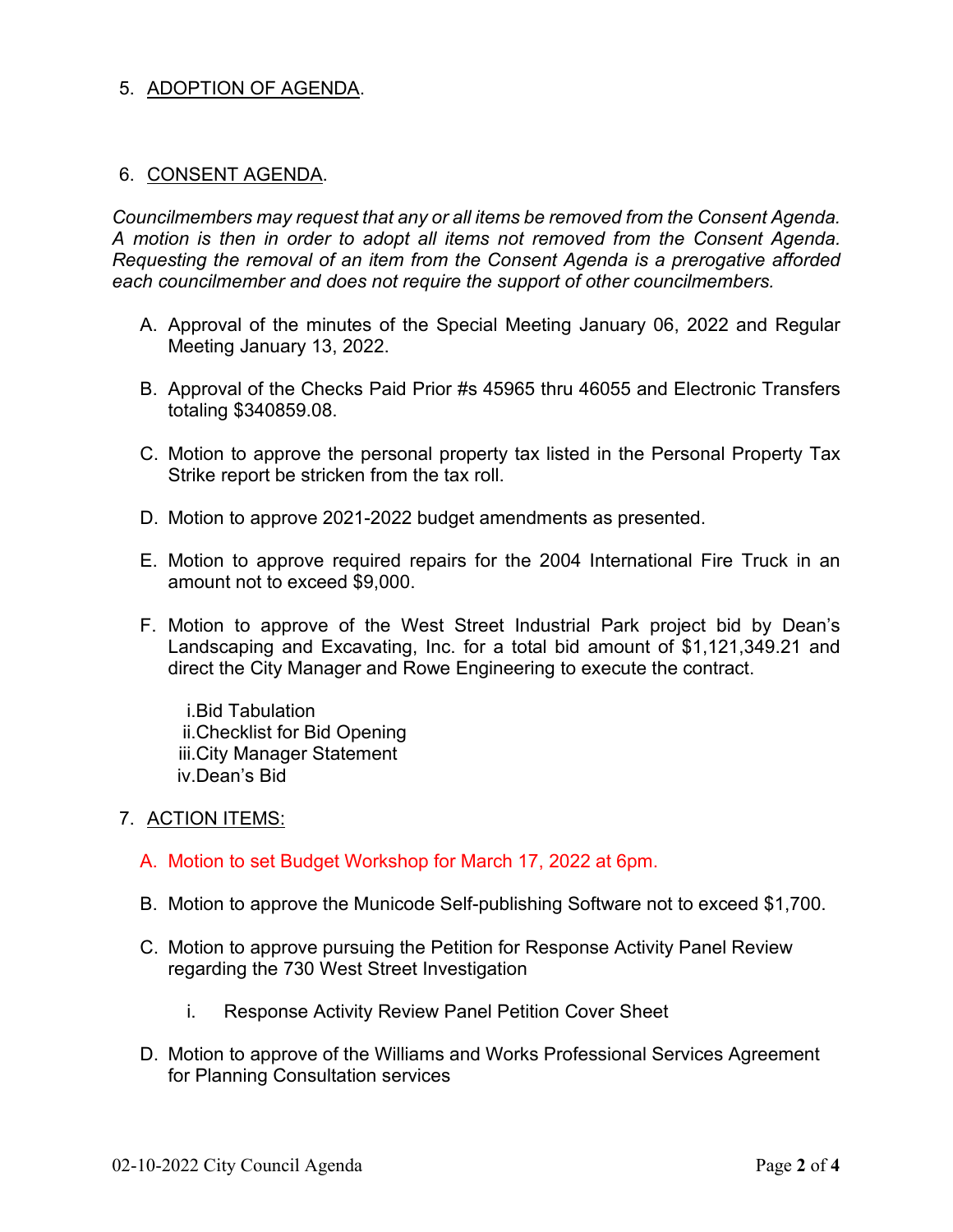#### 8. DISCUSSION ITEMS:

- A. Discussion on Sidewalk Policy
- B. An Ordinance To Amend Chapter 40, Section IV. Division 2 to Modify Sec. 40- 446 Of The Code Of Ordinances For The City Of Cedar Springs Entitled "Walls and Fences."- First Reading
	- i. Fence ticketing policy
- C. Discussion on new Water Well House
	- i. Initial Investigation estimated to cost \$40,000
	- ii. Land Purchase estimated to cost \$65,000
- D. Discussion on non-conforming multi-family dwellings
	- i. 64 E. Maple
		- i. Public Comment
	- ii. 67 E. Beech
- E. Discussion on the proposed Watermain Easement on school district property.
	- i. Utility Easement
	- ii. Map
- F. Discussion on Curb Bumpouts i.2017 Cost Estimate \$33,400 ii.Maple St. Diagram
- G. Discussion on 17 N. Main St. and the potential of the DDA turning it into a Pocket Park.
- H. Discussion on an ordinance to AMEND CHAPTER 32, ARTICLE III-SIDEWALKS, DIVISION 2-CONSTRUCTION AND REPAIR, SECTION 101 THROUGH SECTION 104 OF THE CODE OF ORDINANCES FOR THE CITY OF CEDAR **SPRINGS**
- 9. COMMUNICATIONS:
	- A. Community Event Calendar
	- B. 2022 Calendar
	- C. 2021 DDA Minute Index
	- D. 2021 DDA Attendance Report
	- E. 2021 PC Minute Index